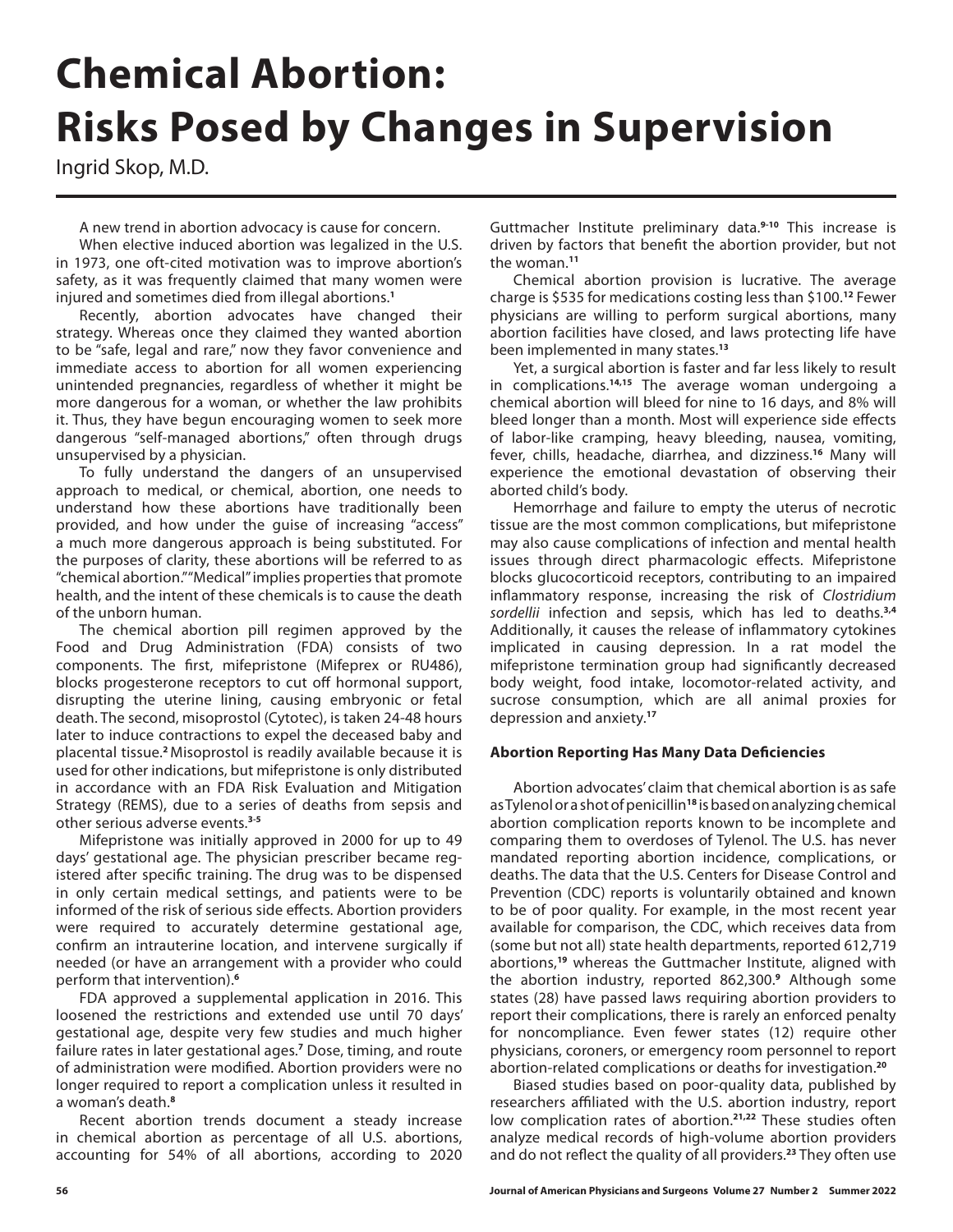terms that contradict the public's understanding. For example, one study reported chemical abortion efficacy of 99.6% while acknowledging that 2.1% required surgery. Most would consider failed chemical abortion requiring surgery to be "ineffective." They usually ignore the large number of women lost to follow-up, in which the incidence of complications is unknown.**24-29**

Studies of emergency room use after abortion focus on the small number of ICD codes specific for induced abortion complications, ignoring the known lack of specificity of many electronic search engines, which may produce nonspecific codes or codes indicating a miscarriage as the precipitating event (particularly if the woman has not disclosed the prior abortion to emergency room staff ).**<sup>30</sup>** In 2015, 60.9% of Medicaid-funded induced abortion-related emergency room visits in 17 states were miscoded as caused by spontaneous abortions.**<sup>31</sup>** Since many abortion providers do not maintain hospital admitting privileges,**<sup>32</sup>** complications are often managed by clinicians other than the abortion provider. The FDA's complication data records that less than 40% of surgeries required for failed chemical abortions were performed by abortion providers.**33-34**

The FDA estimates that 3.7 million chemical abortions occurred between 2000 and 2018.**<sup>35</sup>** If the rate of adverse events is conservatively estimated at 2%, then approximately 74,000 complications would have been anticipated. Yet, two analyses examining the FDA's mandated adverse event reports (AERs) from 2000 to 2019 obtained by Freedom of Information Act (FOIA) request documented only 3804 AERs, suggesting the FDA received reports on fewer than 5% of the estimated adverse events.**33,34**

Planned Parenthood, which performs approximately 40% of U.S. abortions, published a study reporting 1,530 significant adverse events in only a two-year period (defined as emergency room evaluation, hospital admission, blood transfusion, intravenous antibiotics administration, ongoing pregnancy, undiagnosed ectopic pregnancy and death, but not including failed chemical abortions requiring surgery). This number, nearly half of all the FDA's documented complications from all abortion providers over an 18-year period, casts significant doubt on the reliability of the FDA's AER data. Whether Planned Parenthood failed to report all their complications to the FDA, or whether the FDA failed to provide all their reports to the FOIA request remains unknown.**36,37**

Less-biased studies available internationally give a far different picture of the safety of chemical abortions. Epidemiological studies in Finland are of better quality than those in the U.S. because single-payer healthcare and meticulous medical recordkeeping ensure that all pregnancies and all medical events are accurately recorded. A recordslinkage study of more than 42,000 abortions earlier than seven weeks gestational age documented four times as many complications after chemical (20%) than surgical abortions (5.6%). Hemorrhage (15.6 vs 2.1%) and retained pregnancy tissue (6.7 vs 1.6%) were the most common complications, and almost 6% of the women undergoing chemical abortions required surgical completion.**<sup>38</sup>**

## **Current State of Chemical Abortion Provision**

It has long been the goal of the abortion industry to remove all restrictions on chemical abortions so that they can be obtained outside of the medical system and be unregulated by the legal system. Recently, abortion advocates leveraged

the COVID-19 pandemic to promote further deregulation of chemical abortion.**<sup>39</sup>** The FDA complied with this pressure and temporarily (April 2021), and then permanently (December 2021), withdrew the requirement that mifepristone be administered in person. This allows mifepristone provision without an opportunity for the standard pre-abortion physical examination, ultrasound, and labs.

The FDA justified its action with studies comparing "telemedicine" abortions to "in-person" abortions, finding similar outcomes. Yet, many studies that claimed to document the safety of remote chemical abortion provision continued to implement standard pre-abortion screening including physical exam, ultrasound, and labs. They merely differed in whether the chemical abortion pills were provided to the woman by mail or through a local pharmacy or clinic instead of in person with the abortion provider. Sometimes they confusingly included hybrid groups that included both pre-screened and unscreened groups. Studies also often contained large groups of women for whom follow-up was unknown. Yet, these flawed studies are often cited as proof that lack of screening is safe.**24-29**

Inequality of abortion access is frequently argued as an important reason for providing chemical abortion pills by telemedicine and mail-order distribution to women who live remote from abortion clinics. Yet, the approximately one in 20 women who suffer a failed chemical abortion will require access to emergency care that is often far away, leaving them to suffer disproportionately. These women are often frightened and bleeding heavily. They may require hospital admission for immediate surgery, blood transfusion, or intravenous antibiotics. They may overwhelm the emergency rooms and blood banking systems that have already been overstressed due to the COVID-19 pandemic.

## **Potential Harms from Lack of Supervision**

In-person supervision can reduce the risk of significant, even lethal complications.

## **Failure Due to Underestimation of Gestational Age**

Providing chemical abortion pills by telemedicine without ultrasound, or on-line ordering/distribution by mail assumes that a woman will be able to accurately calculate her gestational age based on her last menstrual period (LMP), but these estimations are often inaccurate. Many women have irregular menses or may not recall their LMP. A woman may conceive while using contraception or have implantation bleeding that she assumes is her menses even though she is already pregnant. Thus, it is a frequent occurrence for a woman to underestimate her gestational age by a month or more.**<sup>40</sup>** Numerous studies have documented that ultrasound dating is more accurate than recollection of last menstrual period.**41,42**

A meta-analysis of more than 33,000 chemical abortions revealed that failures requiring surgical completion increase steadily as gestational age increases. Less than 2% (1.9%) failed at less than 7 weeks, 3.3% failed between 7 and 8 weeks, 4.8% failed between 8 and 9 weeks, and 6.9% failed between 9 and 10 weeks.**15,43** Another meta-analysis of more than 45,000 chemical abortions revealed an overall failure rate of 4.8%, with the risk of failure much higher at gestational ages greater than 8 weeks.**<sup>44</sup>**

If a woman miscalculates her gestational age and has entered the second trimester when she ingests mifepristone and misoprostol, the likelihood that she will require surgery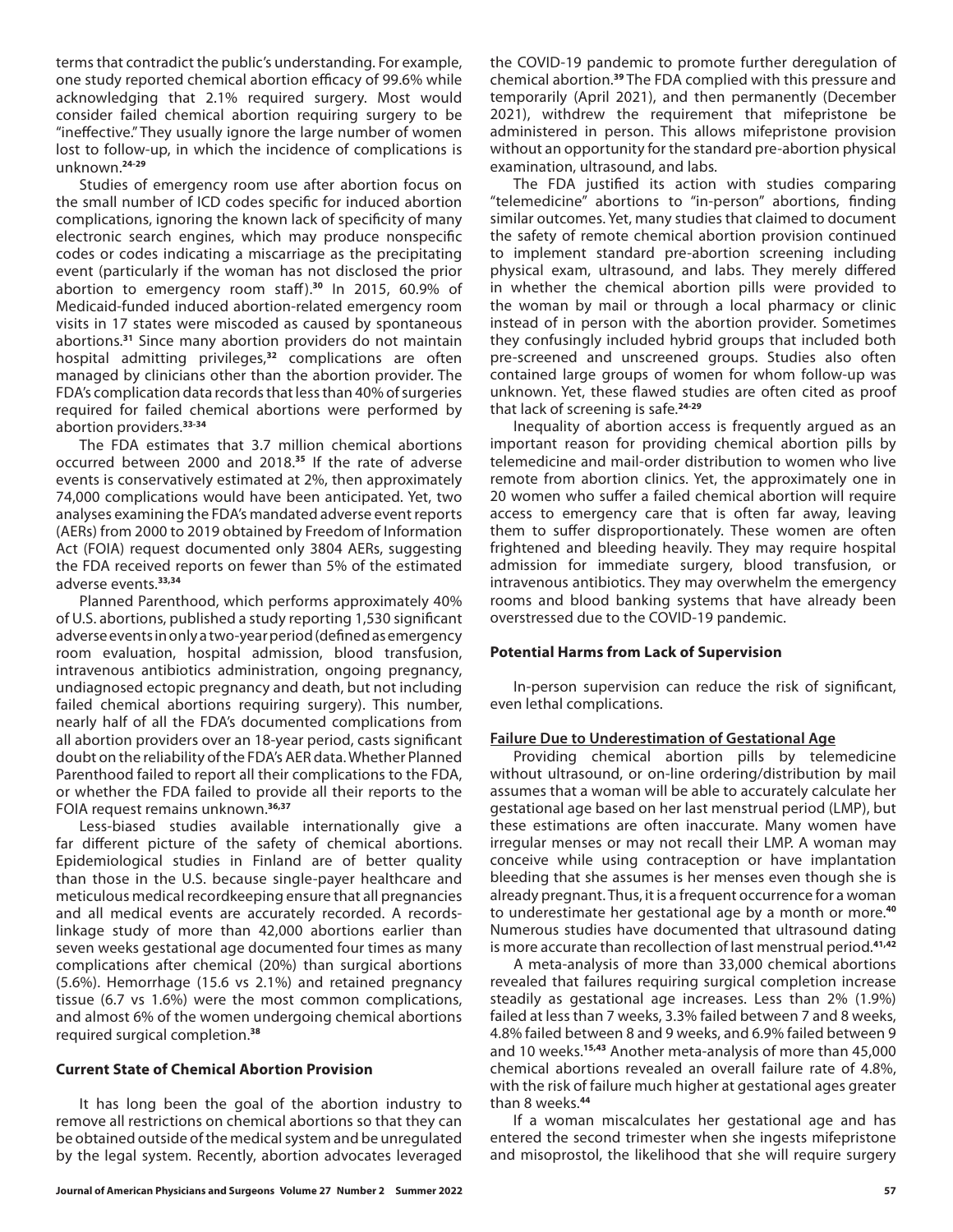increases dramatically. A Finnish records-linkage study of more than 18,000 women found 38.5% of second-trimester chemical abortions required surgical completion (versus 7.9% in the first trimester). Additionally, 4% of the later abortions were complicated by infections (versus 1.9% of the earlier ones).**<sup>45</sup>**

## **Failure to Diagnose an Ectopic Pregnancy**

Ultrasound is considered the gold standard for diagnosis of an ectopic pregnancy.**<sup>46</sup>** Omitting ultrasound will increase the likelihood of failing to make the diagnosis. Mifepristone exerts its effects on the uterine lining, so when an embryo is implanted in another location, the chemical abortion regimen has no effect. Continued growth may cause a Fallopian tube or other visceral organ to rupture. Catastrophic hemorrhage in these situations sometimes leads to maternal deaths.

Although there are many known risk factors for ectopic pregnancy, the American College of Obstetricians and Gynecologists' (ACOG) website states that half of women with ectopic pregnancies do not have any risk factors. **47-48** It cannot be ruled out merely by history screening. ACOG's practice bulletin on ectopic pregnancy acknowledges, "Tubal ectopic pregnancy in an unstable patient is a medical emergency that requires prompt surgical intervention."**<sup>49</sup>** Although ectopic implantations occur in only 2% of recognized pregnancies, they account for up to 10% of maternal deaths.**<sup>50</sup>** During a surgical abortion the provider can verify the removal of pregnancy tissue, but with a woman suffering her chemical abortion alone, no such opportunity for confirmation exists.

A woman who experiences ectopic warning symptoms, such as pain or bleeding, while undergoing a chemical abortion may be less likely to report them to a physician, because she has been warned to expect these symptoms as a sign that the abortion pills are working. A woman is 30% more likely to die from an ectopic while undergoing an abortion than if she had an ectopic but had not sought an abortion.**<sup>51</sup>** A case report describes one such woman who was found unconscious with 1.3 liters of blood in her abdomen.**<sup>52</sup>** Despite these concerns, Planned Parenthood recently published a study recommending chemical abortion provision even if the pregnancy location could not be confirmed.**<sup>53</sup>**

## **Anti-D immunoglobulin (RhoGAM)**

ACOG's 2014 practice bulletin on alloimmunization states, "Rh D immune globulin should be given to Rh D-negative women who have a pregnancy termination, either medical or surgical."**<sup>54</sup>** ACOG's 2020 practice bulletin on chemical abortion also states, "Rh testing is recommended in patients with unknown Rh status before medication abortion, and Rh D immunoglobulin should be administered if indicated." Yet, paradoxically, the next sentence recommends, "in situations where Rh testing and Rh D immunoglobulin administration is not available or would significantly delay medication abortion, shared decision making is recommended so that patients can make an informed choice about their care."**<sup>55</sup>** Without any additional evidence, this pro-abortion organization relaxed its own standards to allow remote abortion without Rh testing or RhoGAM administration.

A 2003 review on alloimmunization demonstrated that nearly all medical societies recommended Rh D immunoglobulin in Rh-negative women undergoing abortion, because termination of pregnancy may lead to transplacental hemorrhage. Isoimmunization has been documented to occur with exposure to as little as 0.1 ml of fetal blood, and it is estimated that fetal blood volume is 0.33 ml at eight weeks' gestation. Risk of isoimmunization in Rh-negative women after first-trimester surgical abortion appears to be 4.6% without Rh D immune globulin, but no studies are available examining the risk after chemical abortion.**<sup>56</sup>** Nonetheless, a pilot study of only 28 women is used as the basis for removing the RhoGAM recommendations by the National Abortion Federation (NAF).**<sup>57</sup>**

The consequence of failing to prevent anti-D alloimmunization is great in a subsequent pregnancy. About 14% of untreated affected infants are stillborn, and half of liveborn untreated infants suffer neonatal death or brain injury. Treatment is difficult and invasive, often requiring repeated in-utero transfusions to counteract severe fetal anemia. Approximately 15% of the U.S. population is at risk, and current recommendations of providing anti-D immunoglobulin to atrisk women have reduced the risk of alloimmunization from 13–16% to 0.14–0.2%.**<sup>58</sup>** The recommendation of abortion advocates to forgo the standard intervention of Rh D immune globulin could result in catastrophic complications in future pregnancies.

## **Reproductive Coercion**

FDA REMS used to require that a woman seeking a chemical abortion receive the mifepristone in the presence of the abortionist to ensure the woman has been counseled and desires the abortion. As with any medical intervention, a thorough discussion of the advantages, disadvantages, risks, and alternatives is essential. The moral significance of abortion makes this interaction even more important, and women sometimes regret this decision afterward.

The potential for misuse and coercion is high when there is no way to verify who is consuming the drug and whether she is doing so willingly. ACOG and NAF have documented that women seeking abortions are at risk for reproductive coercion defined as "partner using threats and coercion to enforce his will about the pregnancy outcome," but somehow they ignore the opportunity for sex traffickers, domestic abusers, and men who do not want to become fathers to surreptitiously give abortion pills to women when these drugs can be easily obtained by anyone.**59-63** Many women experiencing sex trafficking have been forced into multiple abortions. Interaction with the medical system is an opportunity for these women to be identified and helped, but ready availability of chemical abortion pills to their abusers will remove this opportunity for intervention.**<sup>64</sup>**

The government of England recently ended its approval of chemical abortion "pills by post" when it became aware of the frequent issue of domestic abuse. About 70% of public commenters were concerned that remote provision would have a negative impact on the safety of women seeking abortion, particularly the "risk of women being coerced into an abortion when they are not physically being seen in a service." This concern seemed to be validated when a BBC poll documented that 15% of respondents said they experienced pressure to terminate a pregnancy when they did not want to, and 3% reported being given something to cause an abortion without their consent.**<sup>65</sup>** Unfortunately, this commonsense measure was overruled by Parliament for political, not safety, reasons.

## **Quality of Mail-order Medications**

A widely promoted website, PlanCPills.org, instructs buyers on how to circumvent their state's restrictions to purchase pills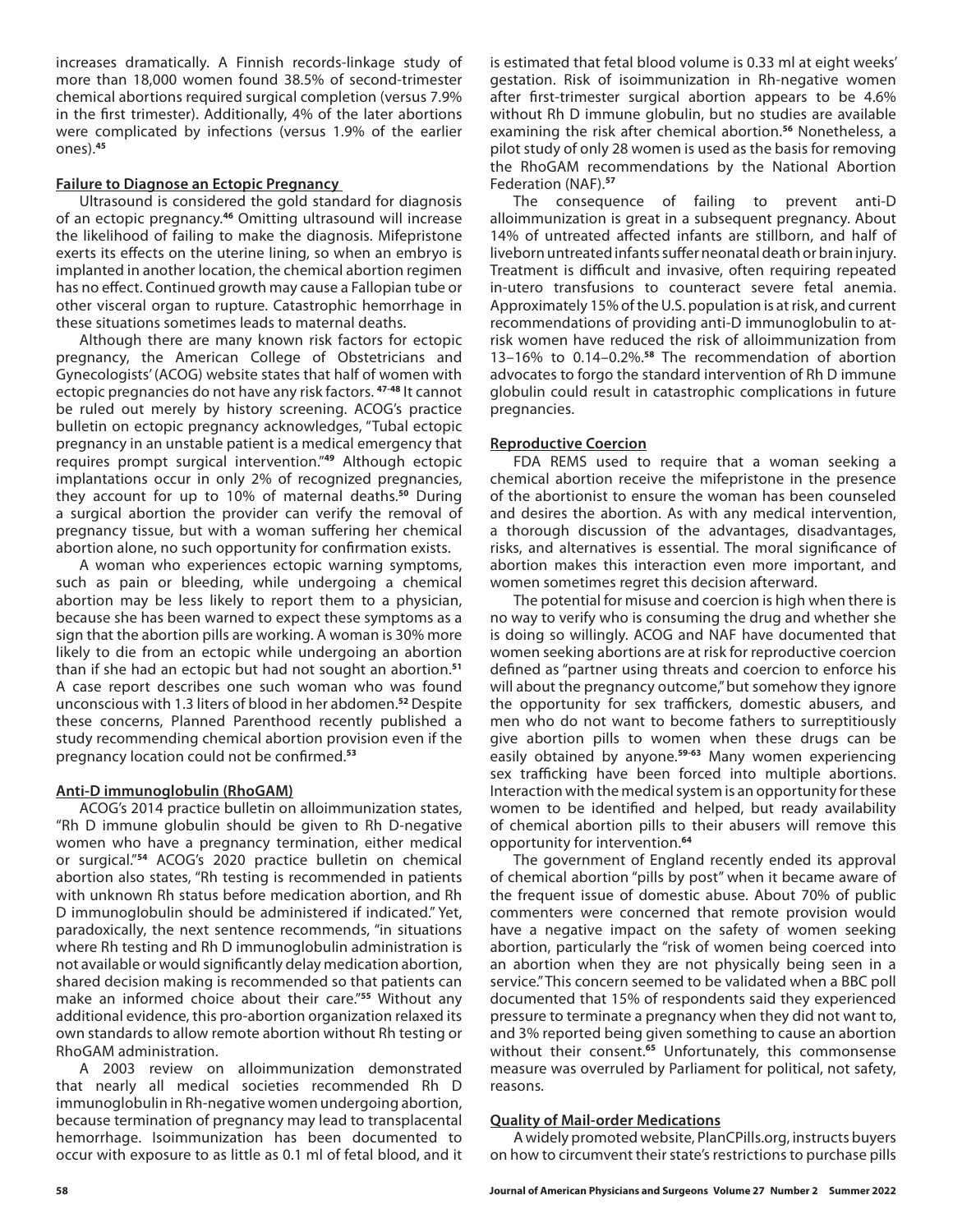from unregulated on-line pharmacies. Mail-order distribution fails to account for transit time and condition of the pills on arrival. An indecisive woman may not take the pills when they arrive (which could be days or weeks after ordering), but then change her mind and take them later, when the risk of failure is much higher.

A study on obtaining abortion pills from international distributors found that no prescription or clinical information was required, the pills averaged two weeks to arrive, analysis of the drugs demonstrated that some misoprostol pills contained only 15% of the advertised amount, often the packages arrived damaged, and no instructions were contained in any of the packages.**<sup>66</sup>**

A small Indian study examining the feasibility of providing chemical abortion pills over the counter found that 27% of 40 women consumed the pills past the recommended gestational age cutoff, with 17% consuming them more than three weeks past the cutoff. This resulted in excessive hemorrhage in 77% of the women, surgical evacuation in 68%, severe anemia requiring transfusion in 12%, and hemodynamic shock in 5%.**<sup>67</sup>**

Currently, an abortion provider must intentionally register to prescribe mifepristone; removing this restriction will create pressure on other providers and pharmacists to provide abortion pills. Only 7–14% of obstetrician/gynecologists say they will perform an abortion.**68-69** Pressure on physicians to violate their conscience by providing a life-ending drug in violation of their Oath of Hippocrates is likely to exacerbate the critical shortage of physicians our country is experiencing.

## **Use of Misoprostol Alone**

Due to increasing state level restrictions on mifepristone, abortion advocates have begun promoting the use of only the second component of the chemical abortion regimen, misoprostol, for "self-managed" abortion. They acknowledge that the reason they are doing so is that misoprostol is much easier to obtain than mifepristone. Misoprostol is FDAapproved for other indications, such as peptic ulcer disease, and can be obtained by prescription in the U.S., and over the counter in Mexico. Yet, misoprostol alone works poorly as an abortifacient and is successful only 70–90% of the time. In fact, a worldwide metanalysis of more than 12,000 women found 22% (nearly one in four) required surgical completion because misoprostol failed to completely empty the uterus of the dead tissue.**70-72**

## **Abortion Pill Reversal (APR) Allows Another Option**

Despite the harmful recommendations documented above, there is some life-saving news. It is often possible to reverse the effects of mifepristone to allow a pregnancy to continue. Some women are coerced into abortions, some are undecided but feel compelled to take mifepristone in the clinic, and some change their minds after consuming the drug. When women experience immediate regret, an internet search often leads them to discover the option of abortion pill reversal.

Natural progesterone will reverse the effects of mifepristone by outcompeting for the progesterone receptors, but fewer than one out of four fetuses will continue to live after mifepristone alone if misoprostol is not taken.**<sup>73</sup>** Reversal of mifepristone's effects by progesterone supplementation has been documented. A retrospective study of more than 750 women demonstrated that two-thirds of the women had

continuing pregnancies after receiving the most effective progesterone protocols to reverse the effects of mifepristone. The study showed no increase in the rate of birth defects in the children born after reversal.**<sup>74</sup>**

Progesterone supplementation during pregnancy is standard for indications such as conception through assisted fertility, low progesterone levels, bleeding, or prior pregnancy losses. It is also used at later gestational ages to prevent preterm births.**75-78** Based on this research, a network of more than 1,000 physicians, through the Abortion Pill Rescue Network, offer supplemental progesterone to women who desire to reverse the abortion-causing action of mifepristone.**<sup>79</sup>**

In 2019, a study intending to disprove the efficacy of APR was conducted by a paid consultant of mifepristone's manufacturer and has been widely referenced to imply that APR is dangerous. It was stopped early for "safety concerns" because three of the 10 study participants required hospital evaluation for hemorrhage. Two of five women (40%) who took mifepristone alone required emergency surgery, and one of these also required transfusion. One of five women (20%) who took mifepristone plus progesterone experienced heavy bleeding, but this resolved without intervention. So, although the study was too small to make any definitive conclusions, the trend demonstrates the danger of mifepristone, and the potential life-saving effect of progesterone supplementation. Importantly, four of five women who took the APR regimen had ongoing viable pregnancies (80%) compared with only two of five (40%) in the placebo group.**<sup>80</sup>**

Pro-choice medical organizations have made vehement statements opposing any further research on the effectiveness of this intervention. ACOG has denounced progesterone provision as "unproven and unethical."**<sup>81</sup>** The American Medical Association calls it "contrary to science." Abortion advocates voice support for a woman's choice to end a pregnancy. Are they willing to acknowledge that abortion coercion does occur and that some women do regret their abortion decisions? Do they support a woman's choice to change her mind and try to save her unborn child?

## **The Abortion Industry Agenda**

In the wake of increasing state level restrictions on abortion, abortion advocates have redefined their terms. In years past, "self-managed abortion" was frequently used to scare women and legislators with the implication of danger and harm if abortion were restricted, but now "self-managed abortion" is being promoted widely to women experiencing unintended pregnancies. The abortion industry has demonstrated that its priority is fetal death, not women's safety.

In a 2018 position paper, the Guttmacher Institute outlined its plans for chemical abortion,**<sup>82</sup>** and subsequent years have seen progress toward implementation of these goals. The Institute has succeeded in convincing the FDA to lift the REMS requirement of in-person dispensing, making unsupervised abortion available through telemedicine and on-line ordering. Complete removal of the REMS provider certification would force medical providers to violate their conscience when pro-abortion medical societies generate guidelines requiring abortion provision on request. Soon, direct pharmacy provision may be permitted, which will also impact pharmacists who have a moral opposition to abortion.**<sup>83</sup>** The end goal is over-the-counter provision dissociated from the medical system entirely (except, of course, for the emergency physicians who will be called upon to care for complications).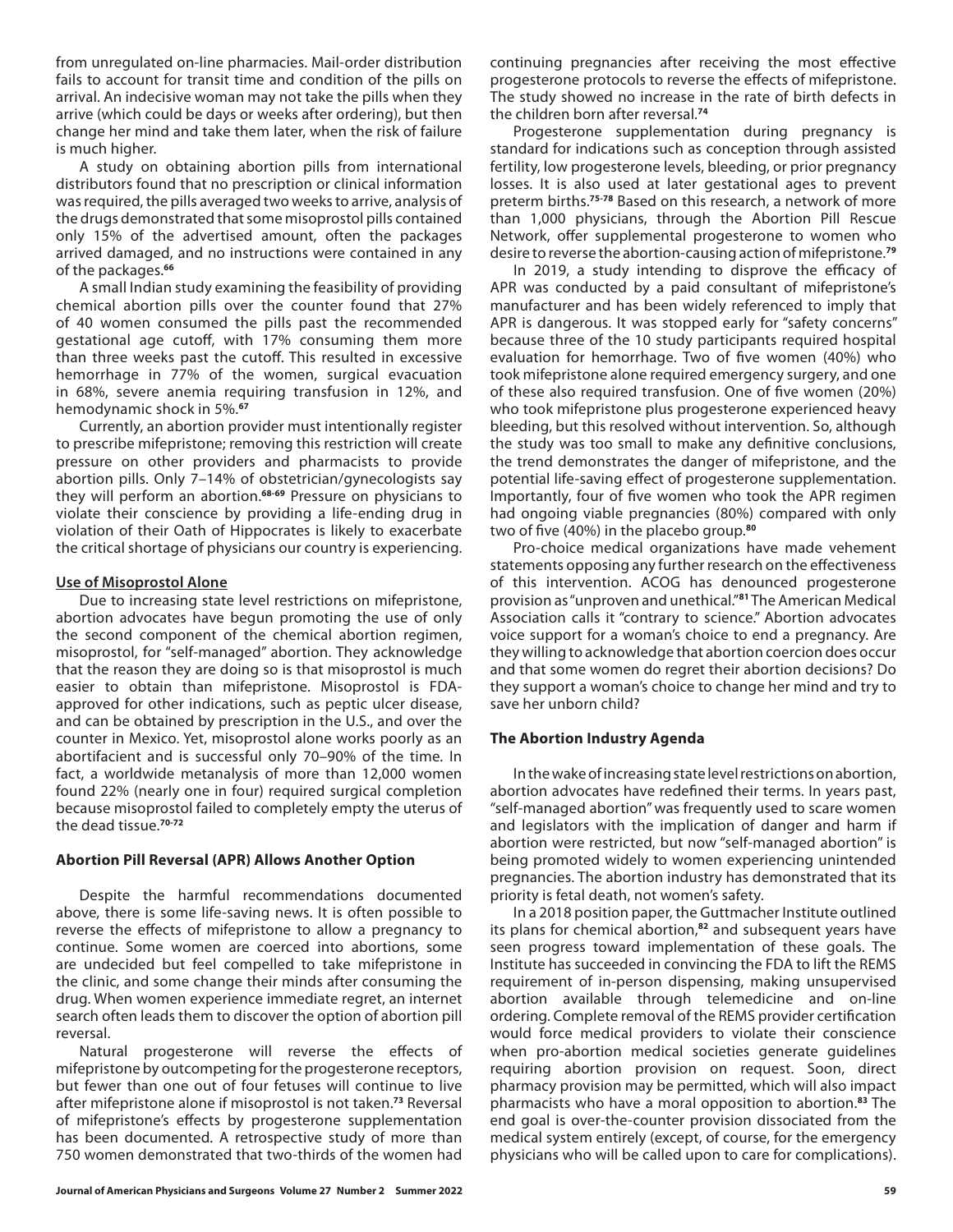Abortion advocates note that stigma remains a deterrent, and thus have begun promoting chemical abortion's use for "menstrual regulation" to bring on a delayed menses without performing a pregnancy test first.**<sup>84</sup>**

#### **Conclusion**

Physicians must question the assertions made by the abortion industry, much as we questioned the tobacco industry when it claimed its product could not cause harm. Abortion is often offered as the solution to every unplanned pregnancy, and many medical professionals have strayed far from the professed motive of caring for women and their unborn children. Whereas once the mantra of "safe, legal and rare" was voiced, we now see that "safe" and "legal" no longer appear to be a concern in the quest for widespread abortion access, and that the abortion industry seeks to make abortion anything but "rare."

**Ingrid Skop, M.D.,** practices obstetrics and gynecology in San Antonio, Texas, and serves as Senior Fellow and Director of Medical Affairs of the Charlotte Lozier Institute. Contact: iskop@lozierinstitute.org.

#### **REFERENCES**

- 1. AMA Council on Scientific Affairs. Induced termination of pregnancy before and after *Roe v Wade*: trends in the mortality and morbidity of women. *JAMA* 1992;268:3231-3239.
- 2. Spitz IM, Bardin CW, Benton L, Robbins A. Early pregnancy termination with mifepristone and misoprostol in the United States. *N Engl J Med*  1998;338:1241-1247.
- 3. Miech RP. Pathophysiology of mifepristone-induced septic shock due to *Clostridium sordellii. Ann Pharmacother* 2005;39(9):1483-1438. doi: 10.1345/aph.1G189.
- 4. Fischer M, Bhatnagar J, Guarner J, et al. Fatal toxic shock syndrome associated with *Clostridium sordellii* after medical abortion. *N Engl J Med*  2005;353:2352-2360.
- 5. FDA. Questions and Answers on Mifeprex; Apr 12, 2019. Available at: https://www.fda.gov/drugs/postmarket-drug-safety-informationpatients-and-providers/questions-andanswers-mifeprex. Accessed Oct 15, 2019.
- 6. Danco Laboratories. Risk Evaluation Mitigation Strategy (REMS). NDA 020687 Mifeprex® (mifepristone) tablets, 200 mg; March 2016. Available at: https://www.accessdata.fda.gov/drugsatfda\_docs/rems/ Mifeprex\_2016-03-29\_REMS\_full.pdf. Accessed Oct 15, 2019.
- 7. Winikoff B, Dzuba IG, Chong E. Extending outpatient medical abortion services through 70 days of gestational age. *Obstet Gynecol*  2012;120(5):1070-1076. doi: http://10.1097/AOG.0b013e31826c315f.
- 8. Food and Drug Administration. Information on Mifeprex Labeling Changes and Ongoing Monitoring Efforts. Government Accountability Office Report to Requesters; March 2018. Available at: https://www.gao. gov/assets/700/690914.pdf.
- Guttmacher Institute. Medication Abortion; February 2022. Available at: https://www.guttmacher.org/article/2022/02/medication-abortion-nowaccounts-more-half-all-us-abortions. Accessed May 12, 2022.
- 10. Longbons T. U.S. Abortion Trends: 2019 and Preliminary 2020. American Report Series 19, Charlotte Lozier Institute; Sep 10, 2021. Available at: https://s27589.pcdn.co/wp-content/uploads/2021/09/American-Report-Series\_19.pdf. Accessed May 20, 2022.
- 11. Tschann M, Ly E, Hilliard S, Lange HLH. Changes to medication abortion clinical practices in response to the COVID-19 pandemic. *Contraception*  2021;104:77-81.
- 12. Guttmacher Institute. Induced Abortion in the United States Fact Sheet. Available at: https://www.guttmacher.org/fact-sheet/induced-abortionunited-states. Accessed May 12, 2022.
- 13. Jones R, Jerman J. Abortion Incidence and Service Availability in the U.S.; 2017. Available at: https://www.guttmacher.org/report/abortionincidence-service-availability-us-2017. Accessed May 12, 2022.
- 14. Raymond E, Weaver S, Winikoff B. First trimester medical abortion with mifepristone 200 mg and misoprostol: a systematic review. *Contraception*  2013;87(1):36-37.
- 15. Chen M, Creinin M. Mifepristone with buccal misoprostol for medical abortion: a systematic review. *Obstet Gynecol* 2015;126:12-21. doi: 10.1097/AOG.0000000000000897.
- 16. FDA. Mifeprex tablets; Dec 15, 2016. Available at: https://www.accessdata. fda.gov/drugsatfda\_docs/nda/2016/020687Orig1s020TOC.cfm. Accessed Oct 15, 2019.
- 17. Camilleri C, Beiter R, Puentes L, Scherk P, Sammut S. Biologic, behavioral and physiologic consequences of drug-induced pregnancy termination at first-trimester human equivalent in an animal model. *Front Neurosci*  2019;13:544. doi: 10.3389/fnins.2019.00544.
- 18. Advancing New Standards in Reproductive Health. Evaluation of Abortion Restrictions. Issue Brief 2016. Available at https://www.ansirh.org/sites/ default/files/publications/files/medication-abortion-safety.pdf. Accessed May 10, 2022.
- 19. CDC. Abortion Surveillance System FAQs; Nov 22, 2021. Available at: https://www.cdc.gov/reproductivehealth/data\_stats/abortion.htm. Accessed Oct 15, 2019.
- 20. Guttmacher Institute. Abortion reporting requirements. State Laws and Policies; Nov 21, 2019. Available at: https://www.guttmacher.org/ statepolicy/explore/abortion-reporting-requirements. Accessed Oct 15, 2019.
- 21. Academies of Science, Engineering, and Medicine. *The Safety and Quality of Abortion Care in the United States*. Washington, D.C.: National Academies Press; 2018.
- 22. Novielli C. Study claiming abortion is safe was funded by those who profit from it and the media fails to investigate. *NRL News Today*, Aug 5, 2019. Available at: https://www.nationalrighttolifenews.org/2019/08/ studyclaiming-abortion-is-safe-was-funded-by-those-who-profit-from-itandthe-media-fails-to-investigate/. Accessed Oct 15, 2019.
- 23. Ireland L, Gatter M, Chen A. Medical compared with surgical abortion for effective pregnancy termination in the first trimester. *Obstet Gynecol*  2015;126:22-28.
- 24. Chong E, Frye L, Castle J, et al. A prospective, non-randomized study of home use of mifepristone for medical abortion in the U.S. *Contraception*  2015;92(3):215-219.
- 25. Grossman D, Grindlay K. Safety of medical abortion provided through telemedicine compared with in person. *Obstet Gynecol* 2017;130(4):778- 782.
- 26. Raymond E, Chong E, Winikoff B, et al. TelAbortion: Evaluation of a direct to patient telemedicine abortion service in the United States. *Contraception*  2019;100 (3):173-177.
- 27. Chong E, Shochet T, Raymond E, et al. Expansion of a direct-to-patient telemedicine abortion service in the United States and experience during the COVID-19 pandemic. *Contraception* 2021;104(1):43-48.
- 28. Upadhyay U, Koenig L, Meckstroth K. Safety and efficacy of telehealth medication abortions in the US during the COVID-19 pandemic. *JAMA Netw Open* 2021;4(8):e2122320. doi: 10.1001/jamanetworkopen.2021.22320.
- 29. Grossman D, Baba CF, Kaller S. Medication abortion with pharmacist dispensing of mifepristone. *Obstet Gynecol* 2021;137:613-622.
- 30. Upadhyay U, Desai S, Zlidar V, et al. Incidence of emergency department visits and complications after abortion. *Obstet Gynecol* 2015;125:175-83. doi: 10.1097/AOG.0000000000000603.
- 31. Studnicki J, Harrison DJ, Longbons T, et al. A longitudinal cohort study of emergency room utilization following mifepristone chemical and surgical abortions, 1999-2015. *Health Serv Res Manag Epidemiol* 2021;8 (Nov 9): 23333928211053965. doi: 10.1177/23333928211053965.
- 32. Studnicki J, Longbons T, Fisher J, et al. Doctors who perform abortions: Their characteristics and patterns of holding and using hospital admitting privileges. *Health Serv Res Manag Epidemiol* 2019;6:1-8. doi: 10.1177/2333392819841211.
- 33. Aultman K, Cirucci CA, Harrison DJ, et al. Deaths and severe adverse events after the use of mifepristone as an abortifacient from September 2000 to February 2019. *Issues Law Med* 2021;36(1):3-26.
- 34. Gary MM, Harrison DJ. Analysis of severe adverse events related to the use of mifepristone as an abortifacient. *Ann Pharmacother* 2006;40(2):191- 197.
- 35. FDA. Mifepristone U.S. Post-Marketing Adverse Events Summary through 12/31/2018. RCM # 2007-525. NDA 20-687. Available at https://www.fda. gov/media/112118/download. Accessed May 17, 2022.
- 36. Cirucci CA, Aultman KA, Harrison DJ. Mifepristone adverse events identified by Planned Parenthood in 2009 and 2010 compared to those in the FDA Adverse Event Reporting System and those obtained through the Freedom of Information Act. *Health Serv Res Manag Epidemiol* 2021;8:233339282110689. Available at: https://dx.doi. org/10.1177/23333928211068919. Accessed May 21, 2022.
- 37. Cleland K, Creinin M, Nucotola D. Significant adverse events and outcomes after medical abortion. *Obstet Gynecol* 2013;121:167-171.
- 38. Niinimaki M, Pouta A, Bloigu A, et al. Immediate complications of medical compared with surgical termination of pregnancy. *Obstet Gynecol*  2009;114(4):795-804. doi: 10.1097/AOG.0b013e3181b5ccf9.